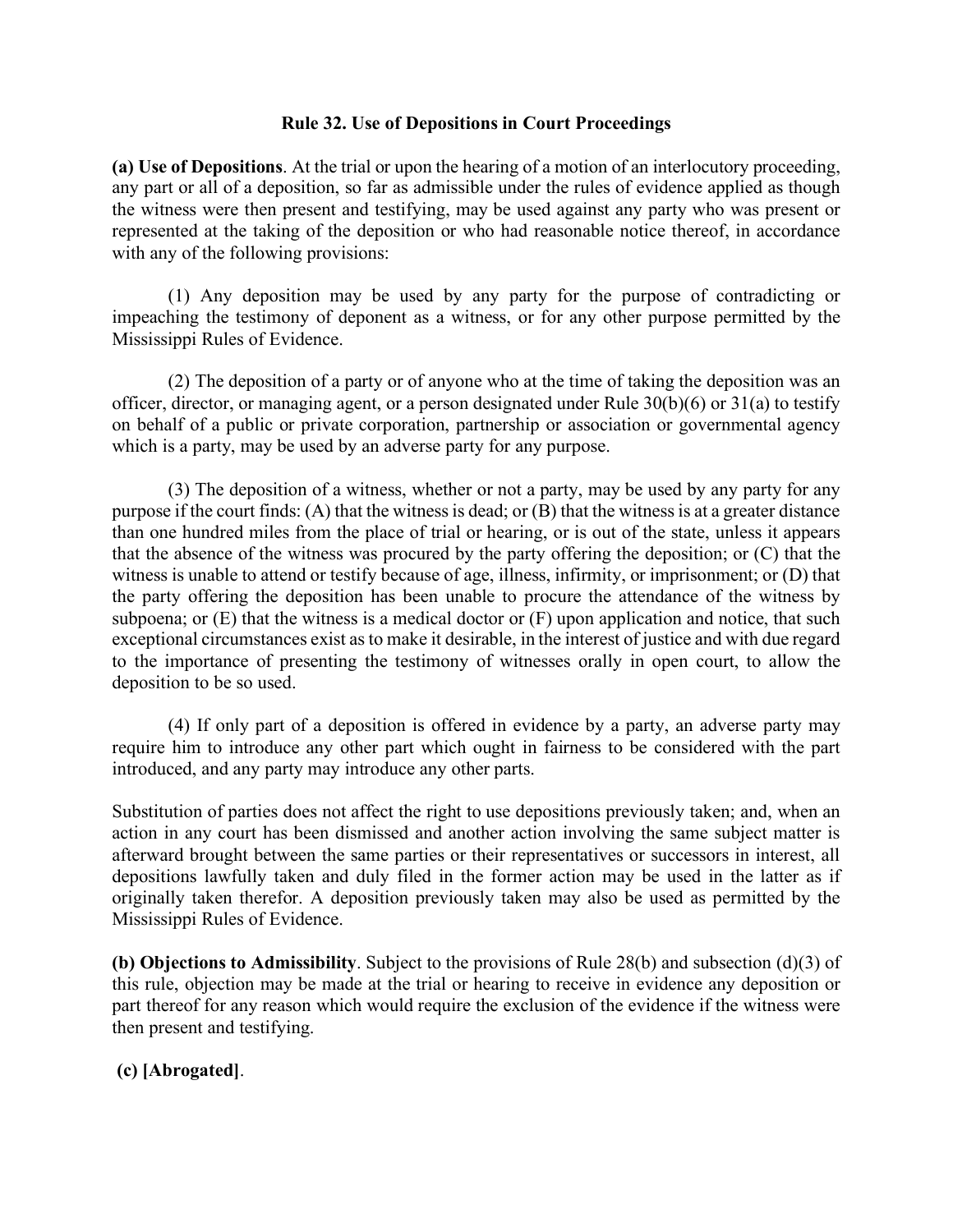### **(d) Effect of Errors and Irregularities in Depositions**.

(1) As to Notice. All errors and irregularities in the notice for taking a deposition are waived unless written objection is promptly served upon the party giving the notice.

(2) As to Disqualification of Officer. Objection to taking a deposition because of disqualification of the officer before whom it is to be taken is waived unless made before the taking of the deposition begins or as soon thereafter as the disqualification becomes known or could be discovered with reasonable diligence.

(3) As to Taking of Deposition.

(A) Objections to the competency of a witness or to the competency, relevancy, or materiality of testimony are not waived by failure to make them before or during the taking of the deposition, unless the ground of the objection is one which might have been obviated or removed if presented at that time.

(B) Errors and irregularities occurring at the oral examination in the manner of taking the deposition, in the form of the questions or answers, in the oath or affirmation, or in the conduct of the parties, and errors of any kind which might be obviated, removed, or cured if promptly presented, are waived unless seasonable objection thereof is made at the taking of the deposition.

(C) Objections to the form of written questions submitted under Rule 31 are waived unless served in writing upon the party propounding them within the time allowed for serving the succeeding cross or other questions and within five days after service of the last questions authorized.

(4) As to Completion and Return of Deposition. Errors and irregularities in the manner in which the testimony is transcribed or the deposition is prepared, signed, certified, sealed, endorsed, transmitted, filed, or otherwise dealt with by the officer under Rules 30 and 31 are waived unless a motion to suppress the deposition or some part thereof is made with reasonable promptness after such defect is, or with due diligence might have been, ascertained.

[Amended effective January 10, 1986; March 1, 1989.]

## *Advisory Committee Historical Note*

*Effective March 1, 1989, Rule 32 was amended by providing that the deposition of a medical doctor may be used by any party for any purpose. 536-538 So. 2d XXV (West Miss. Cas. 1989).* 

*Effective January 10, 1986, Rule 32 was amended by deleting references to the Mississippi Rules of Evidence; and Rule 32(c) [Effect of Taking or Using Depositions] was abrogated. 478- 481 So. 2d XXIII (West Miss. Cas. 1986).*